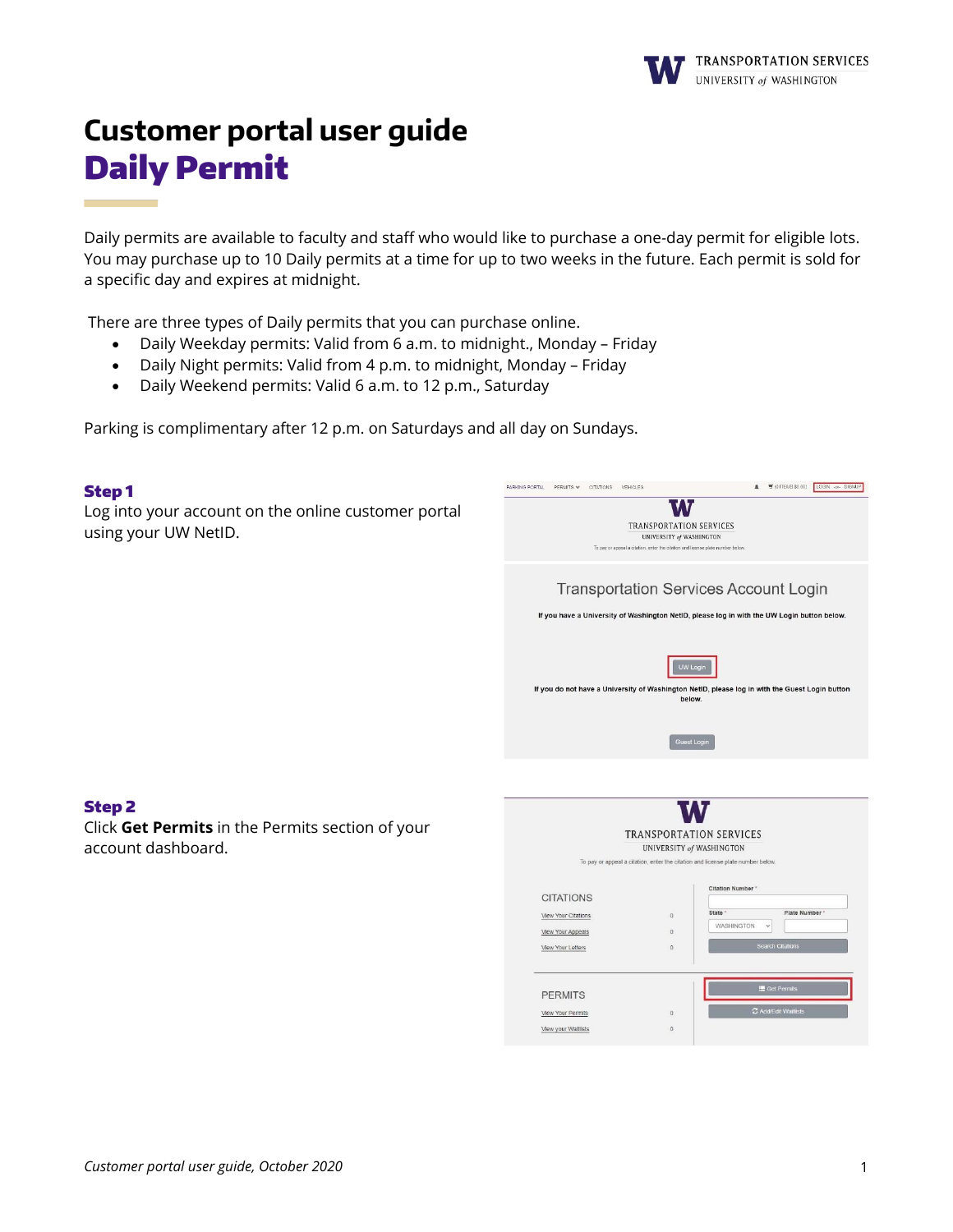

## Step 3

Select the permit type (DAILY / Weekday, DAILY / Night or DAILY / Saturday) you are interested in.

Review Transportation Services' policies and confirm your review of the policies before clicking **Next**.

|  | \$2.80/<br>day   | \$0.00 | DAILY / Saturday | -select- | -select- |
|--|------------------|--------|------------------|----------|----------|
|  | \$2.80/2<br>days | \$0.00 | DAILY / Night    | -select- | -select- |
|  | \$8.40/2<br>days | \$0.00 | DAILY / Weekday  | -select- | -select- |

Please review the Transportation Services policies before proceeding: https://transportation.uw.edu/policies

a lagree that I have reviewed and will abide by all Transportation Services policies. I understand that my permit may be revoked for violating the policies.

| ext |
|-----|
|     |

Effective Date

## Step 4

Select the date you would like the Daily permit to be active for. You may select a date up to two weeks in the future. Click **Next**.

| $\leq$         | October 2020   |                 |                |               |                | $\geq$         |
|----------------|----------------|-----------------|----------------|---------------|----------------|----------------|
| Sun            | Mon            | Tue             | Wed            | Thu           | Fri            | Sat            |
| 27             | 28             | 29              | 30             | $\mathbf{1}$  | $\overline{2}$ | $\overline{3}$ |
| $\overline{4}$ | $\overline{5}$ | $\underline{6}$ | $\overline{1}$ | $\frac{8}{1}$ | $\overline{9}$ | 10             |
| 11             | 12             | 13              | 14             | 15            | 16             | 17             |
| 18             | 19             | 20              | 21             | 22            | 23             | 24             |
| 25             | 26             | 27              | 28             | 29            | 30             | 31             |
| 1              | $\overline{2}$ | 3               | $\overline{4}$ | 5             | 6              | 7              |



#### Step 5

Select the vehicle you would like linked to your permit and click **Next**.

You may have up to five vehicles linked to your permit but you may only park one vehicle on campus at a time.

If the vehicle you would like linked is not listed or you have not registered your vehicle yet, click **Add Vehicle** and follow the instructions.

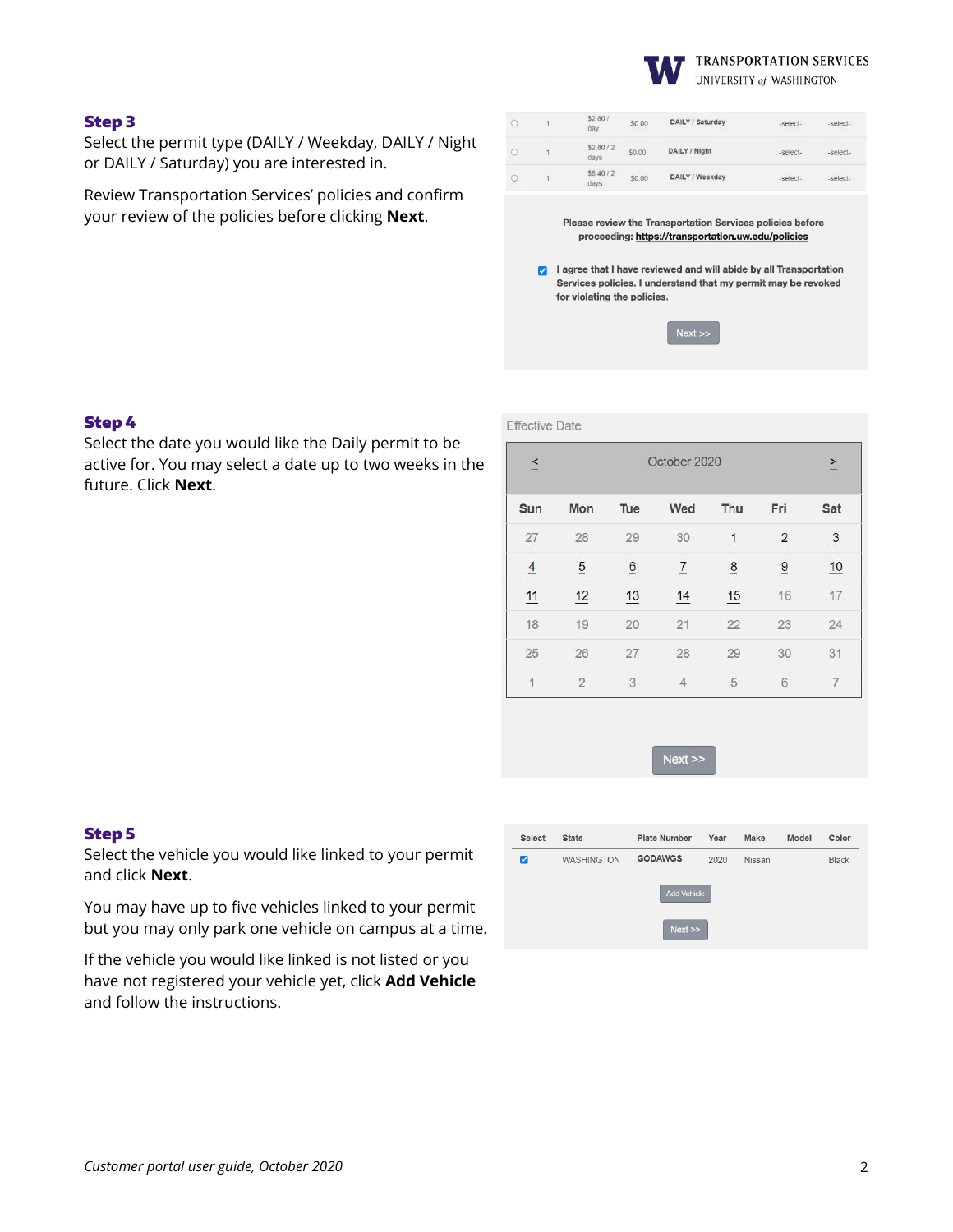

# Step 6

Select the lot you would like to park in. Access to a particular lot is based on space availability at the time of purchase. If a lot is full, it will be indicated with "[Sold Out]" text following the lot name (see C01 in the example).

Click **Next** once you have selected your desired lot from the list of eligible lots associated with this permit.

# **Select Your Permit Location**

Please select the location where you would like to park from the list of available locations below

| Select One                          | $\checkmark$ |
|-------------------------------------|--------------|
| N26 DAILY                           | ۸            |
| C10 DAILY                           |              |
| E19 DAILY                           |              |
| N18 DAILY                           |              |
| W28 DAILY                           |              |
| N02 DAILY                           |              |
| N12 DAILY                           |              |
| N13 DAILY                           |              |
| W10 DAILY                           |              |
| W29 DAILY                           |              |
| C03 DAILY                           |              |
| W52 DAILY                           |              |
| N21 DAILY                           |              |
| C04 DAILY                           |              |
| E16 DAILY                           |              |
| C01 DAILY[Sold Out]<br><b>Hours</b> |              |
| E03 DAILY<br>Monda                  |              |
| C12 DAILY                           |              |
| 7:30a<br>C02 DAILY                  |              |
| N22 DAILY                           |              |

# Step 7

Select your preferred payment method and click **Next**.

Daily permits can only be paid with a credit card when purchasing online.

| <b>Discover</b>  | ×<br>$\checkmark$ |
|------------------|-------------------|
| <b>Discover</b>  |                   |
| MasterCard       |                   |
| Visa             |                   |
| American Express |                   |

# Step 8

Review the charges associated with your permit and check the box to indicate that you confirm your permit purchase. Click **Next** to proceed to the payment information screen.

| И |  |  |  | I have read and understand the above statements |  |  |  |
|---|--|--|--|-------------------------------------------------|--|--|--|
|---|--|--|--|-------------------------------------------------|--|--|--|

**Next**